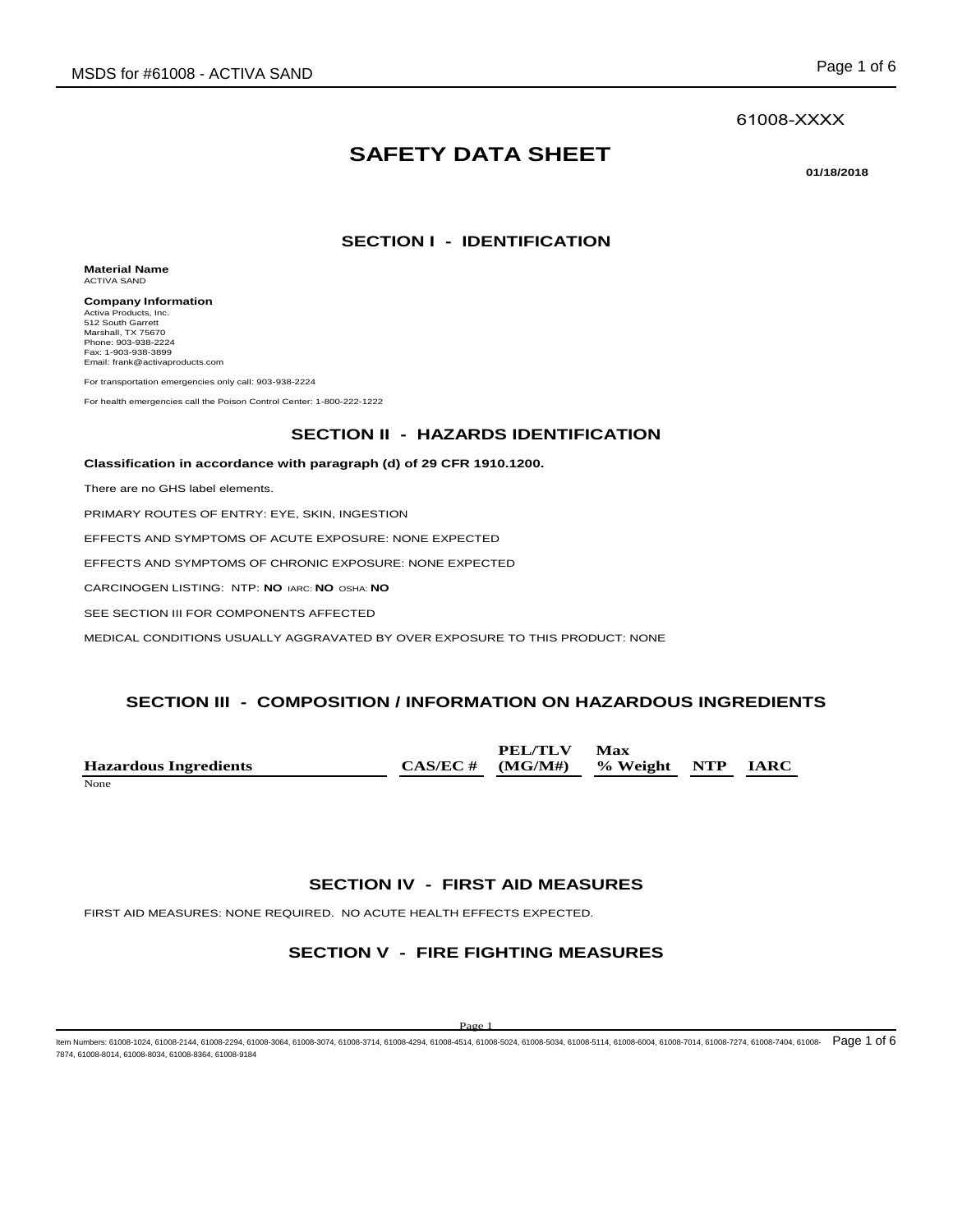# **SECTION VI - ACCIDENTAL RELEASE MEASURES**

STEPS TO BE TAKEN IN CASE A MATERIAL IS SPILLED: Clean up in accordance with all applicable regulations. Absorb spillage with noncombustible, absorbent material. For waste disposal, see Section XIII

#### **SECTION VII - HANDLING AND STORAGE**

PRECAUTIONS TO BE TAKEN DURING STORAGE AND HANDLING: Good industrial hygiene practice requires that exposure be maintained below the TLV. This is preferably achieved through the provision of adequate ventilation. When exposure cannot be adequately controlled in this way, personal respiratory protection should be employed.

#### **SECTION VIII - EXPOSURE CONTROLS / PERSONAL PROTECTION**

RESPIRATORY PROTECTION AND SPECIAL VENTILATION REQUIREMENTS: NONE REQUIRED OTHER PROTECTIVE EQUIPMENT (GLOVES, GOGGLES, ETC): NONE REQUIRED WORK/HYGIENE PRACTICES: NONE REQUIRED ENGINEERING CONTROLS: NONE REQUIRED

## **SECTION IX - PHYSICAL AND CHEMICAL PROPERTIES**

BOILING POINT: N/A MELTING POINT: N/A VAPOR PRESSURE: N/A SPECIFIC VAPOR DENSITY (AIR=1): N/A SPECIFIC GRAVITY: N/A SOLUBILITY IN WATER:<br>SOLUBILITY IN WATER: N/A

REACTIVITY IN WATER: NON-REACTIVE

## **SECTION X - STABILITY AND REACTIVITY**

HAZARDOUS POLYMERIZATION PRODUCTS: N/A STABILITY: STABLE CONDITIONS TO AVOID: N/A INCOMPATIBILITY (MATERIALS TO AVOID): N/A HAZARDOUS DECOMPOSITION PRODUCTS: N/A

## **SECTION XI - TOXICOLOGICAL INFORMATION**

ACUTE EFFECTS ASSOCIATED WITH USE OF THIS MATERIAL: NONE EXPECTED The summated LD50 is >50000 mg/kg.

This product is not considered to be a known or suspected human carcinogen by NTP, IARC or OSHA (see section III)

#### **SECTION XII - ECOLOGICAL INFORMATION**

NO HARMFUL EFFECTS KNOWN OTHER THAN THOSE ASSOCIATED WITH SUSPENDED INERT SOLIDS IN WATER.

## **SECTION XIII - DISPOSAL CONSIDERATIONS**

RCRA HAZARD CLASS (40 CFR 261): THIS PRODUCT IS NOT CLASSIFIED AS A HAZARDOUS WASTE. WASTE DISPOSAL METHOD: DISPOSE OF IN ACCORDANCE WITH FEDERAL, STATE AND LOCAL REGULATIONS.

ltem Numbers: 61008-1024, 61008-2144, 61008-2294, 61008-3064, 61008-3074, 61008-3714, 61008-4994, 61008-514, 61008-5034, 61008-5114, 61008-6004, 61008-7014, 61008-774, 61008-7014, 61008-7274, 61008-7214, 61008-7274, 61008-7874, 61008-8014, 61008-8034, 61008-8364, 61008-9184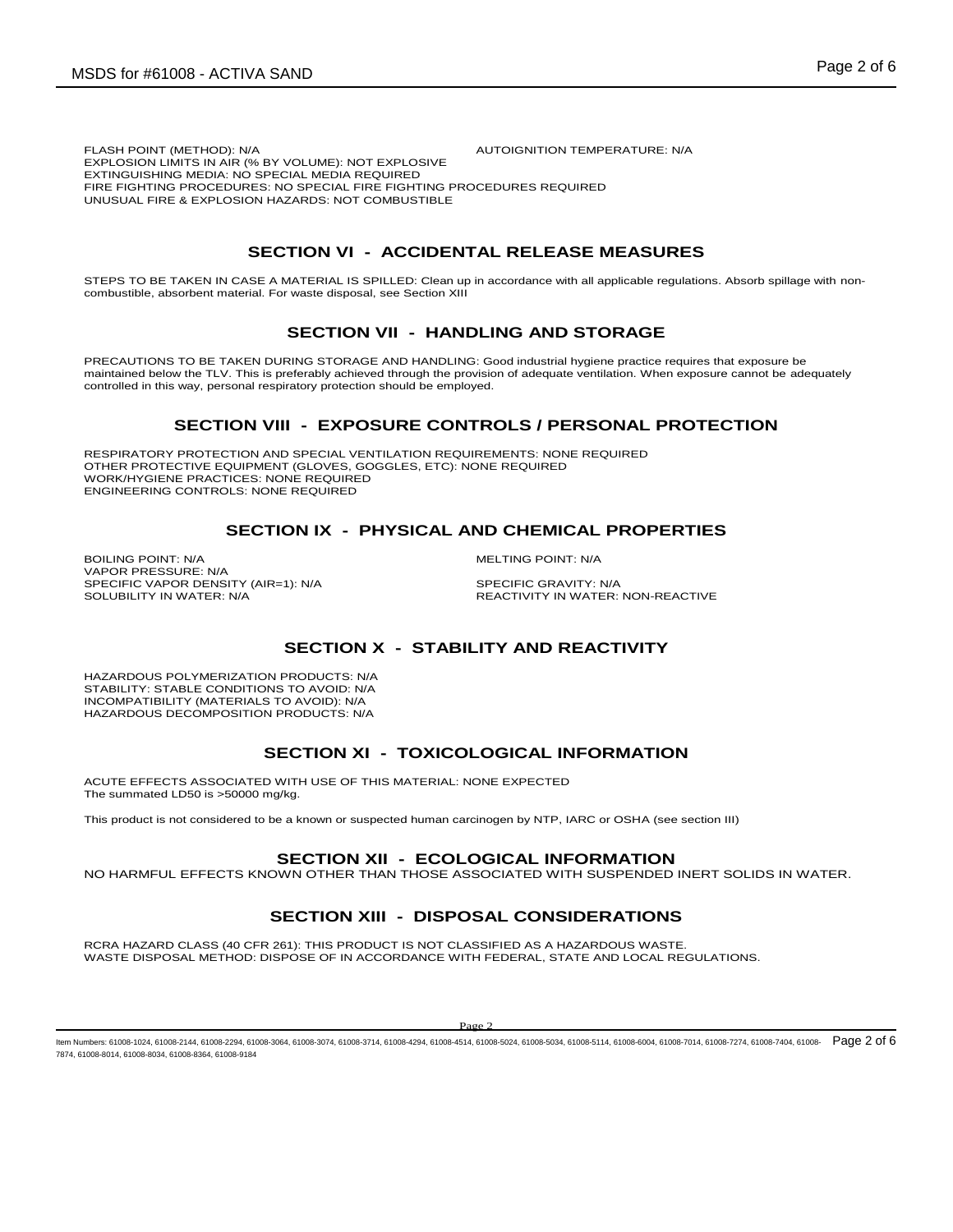#### **SECTION XIV - TRANSPORTATION INFORMATION**

U.S. DOT (49 CFR 172.101): THIS IS NOT A HAZARDOUS MATERIAL AS CLASSIFIED BY CFR 172.101.

### **SECTION XV - REGULATORY INFORMATION**

CONTENTS OF THIS SDS COMPLY WITH OSHA HAZARD COMMUNICATION STANDARD 29 CFR 1910.1200

EPA SARA TITLE III CHEMICAL LISTINGS: SECTION 302.4 EXTREMELY HAZARDOUS SUBSTANCES (40 CFR 355): **NONE** 

SECTION 313 TOXIC CHEMICALS (40 CFR 372): NONE

INTERNATIONAL REGULATIONS

CANADIAN WHMIS: THIS PRODUCT IS A CONTROLLED PRODUCT UNDER CANADA'S WORKPLACE HAZARDOUS MATERIALS INFORMATION SYSTEM. IT CONTAINS THE FOLLOWING TOXIC OR HIGHLY TOXIC MATERIALS: AMORPHOUS SILICA COPPER PHTHALOCYANINE

SUPPLEMENTAL STATE COMPLIANCE INFORMATION:

THIS PRODUCT CONTAINS THE FOLLOWING CHEMICAL(S) LISTED UNDER NEW JERSEY'S RIGHT TO KNOW PROGRAM: AMORPHOUS SILICA PIGMENT WHITE 6

THIS PRODUCT CONTAINS THE FOLLOWING CHEMICAL(S) REQUIRING NOTIFICATION TO THE STATE OF WASHINGTON UNDER THEIR CHILDREN'S SAFE PRODUCTS ACT: **NONE** 

THIS PRODUCT CONTAINS THE FOLLOWING CHEMICAL(S) LISTED IN FLORIDA'S TOXIC SUBSTANCE LIST: Amorphous silica

THIS PRODUCT CONTAINS THE FOLLOWING CHEMICAL(S) LISTED IN MAINE'S PRIORITY CHEMICAL LIST: NONE

THIS PRODUCT CONTAINS THE FOLLOWING CHEMICALS CONSIDERED BY VERMONT AS BEING OF VERY HIGH CONCERN TO CHILDREN: NONE

THIS PRODUCT CONTAINS THE FOLLOWING CHEMICAL(S) LISTED IN MASSACHUSETTS HAZARDOUS SUBSTANCE LIST: Amorphous silica Titanium dioxide

THIS PRODUCT CONTAINS THE FOLLOWING CHEMICAL(S) LISTED ON MICHIGAN'S CRITICAL MATERIALS REGISTER: NONE

THIS PRODUCT CONTAINS THE FOLLOWING CHEMICAL(S) LISTED ON MINNESOTA'S HAZARDOUS SUBSTANCES LIST: Silica (SiO2) Titanium dioxide

THIS PRODUCT CONTAINS THE FOLLOWING CHEMICAL(S) LISTED IN PENNSYLVANIA'S HAZARDOUS SUBSTANCES LIST: Silica

Titanium oxide

Under CPSC's consumer product regulations (16CFR1500.3 and 150014), this product has the following required acute and chronic hazard labeling:

**NONE**

ltem Numbers: 61008-1024, 61008-2144, 61008-2294, 61008-3064, 61008-3074, 61008-3714, 61008-4994, 61008-514, 61008-5034, 61008-5114, 61008-6004, 61008-6004, 61008-7014, 61008-774, 61008-7274, 61008-7214, 61008-004, 61008-7 7874, 61008-8014, 61008-8034, 61008-8364, 61008-9184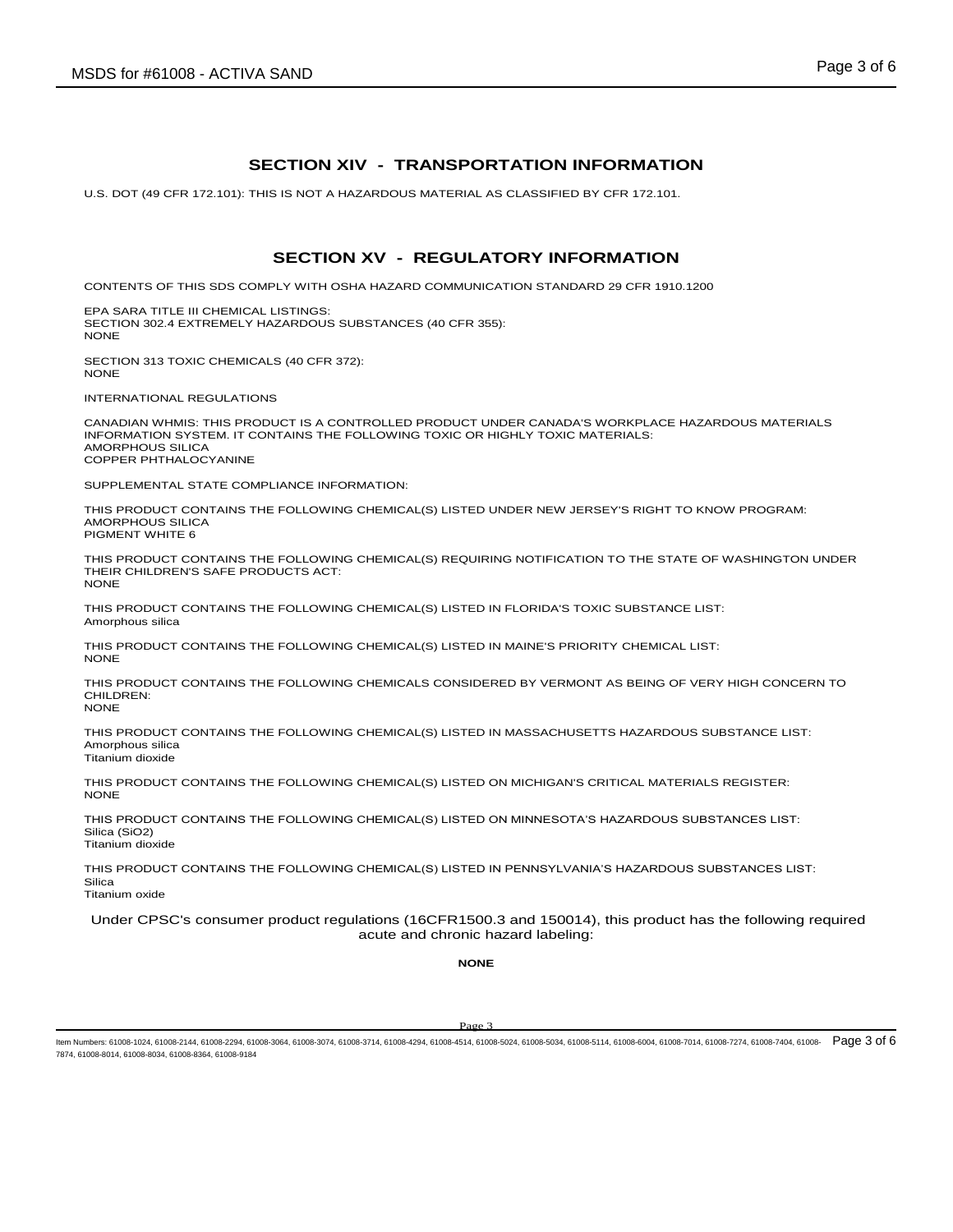## **SECTION XVI - OTHER INFORMATION**

Disclaimer: We believe the statements, technical information and recommendations contained herein are reliable, but they are given without warranty or guarantee of any kind. The information contained in this document appli

**LAST REVISION DATE: 01/18/2018**

**Prepared by Duke OEM Toxicology**

Page 4

ltem Numbers: 61008-1024, 61008-2144, 61008-2294, 61008-3064, 61008-3074, 61008-3714, 61008-4994, 61008-514, 61008-5034, 61008-5114, 61008-6004, 61008-7014, 61008-774, 61008-7014, 61008-7274, 61008-7214, 61008-7274, 61008-7874, 61008-8014, 61008-8034, 61008-8364, 61008-9184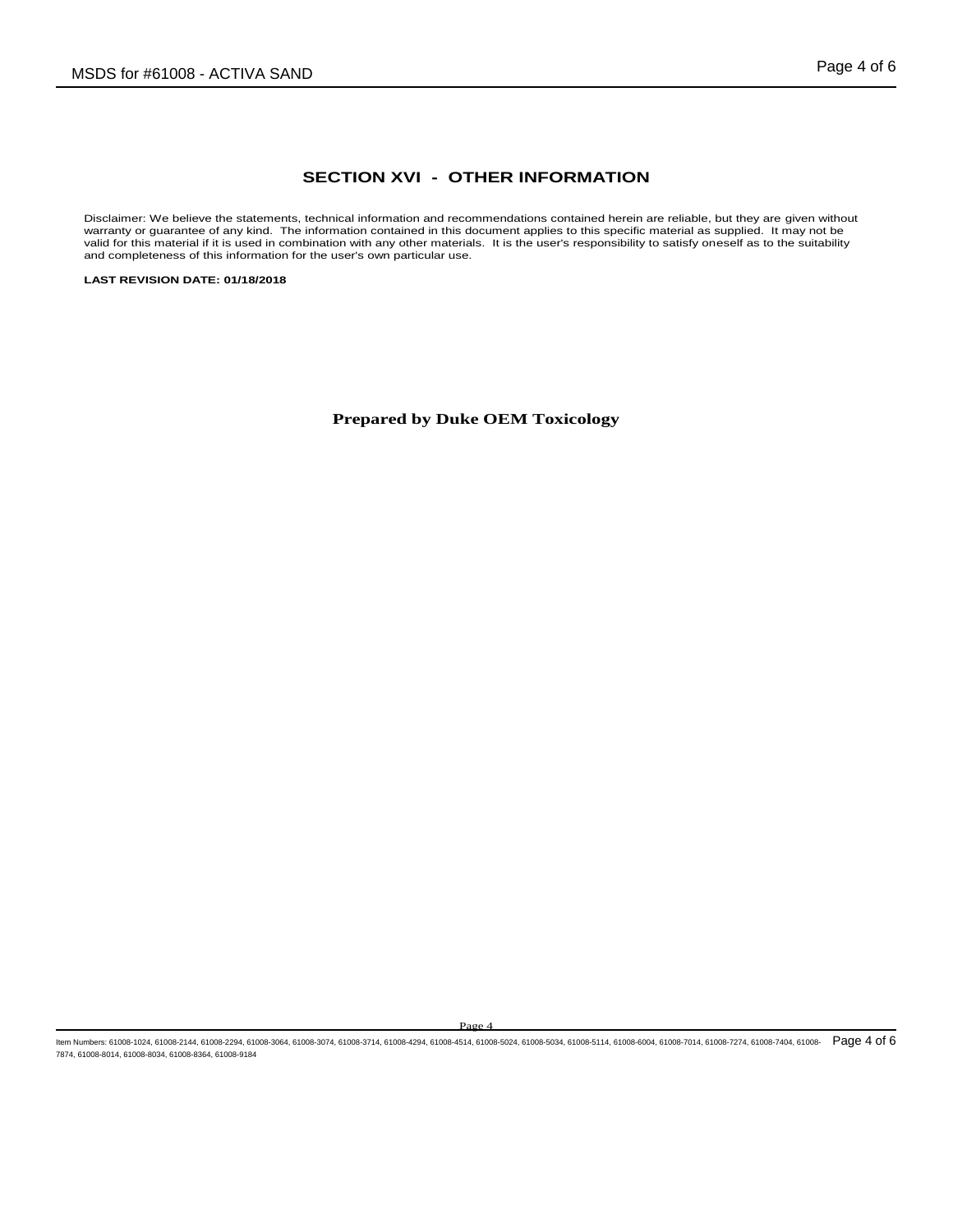# **COLOR INFORMATION**

THIS SDS APPLIES TO THE FOLLOWING COLORS WHICH ARE ASSOCIATED WITH HAZARDOUS AND/OR NON-HAZARDOUS INGREDIENTS

| <b>Product Color</b>      | <b>SKU</b> | <b>Hazardous Ingredient</b> |  |
|---------------------------|------------|-----------------------------|--|
| <b>BERMUDA BLUE</b>       |            | (NONE)                      |  |
| <b>BLACK</b>              |            | (NONE)                      |  |
| <b>COCOA BROWN</b>        |            | (NONE)                      |  |
| <b>CRANBERRY</b>          |            | (NONE)                      |  |
| <b>DARK BLUE</b>          |            | (NONE)                      |  |
| <b>FOREST GREEN</b>       |            | (NONE)                      |  |
| <b>HARVEST</b>            |            | (NONE)                      |  |
| LT BLUE                   |            | (NONE)                      |  |
| LT BROWN                  |            | (NONE)                      |  |
| LT GREEN                  |            | (NONE)                      |  |
| <b>MARSALA</b>            |            | (NONE)                      |  |
| <b>MOONSHADOW</b>         |            | (NONE)                      |  |
| <b>ORANGE</b>             |            | (NONE)                      |  |
| <b>PINK</b>               |            | (NONE)                      |  |
| <b>PURPLE</b>             |            | (NONE)                      |  |
| <b>RED</b>                |            | (NONE)                      |  |
| <b>SAGE</b>               |            | (NONE)                      |  |
| SAND FLORAL BERMUDA BLUE  | 10314107   | (NONE)                      |  |
| SAND FLORAL LT GREEN      | 10313777   | (NONE)                      |  |
| SAND FLORAL LT. BROWN     | 10021785   | (NONE)                      |  |
| <b>SAND FLORAL ORANGE</b> | 10365597   | (NONE)                      |  |
| <b>SAND FLORAL PINK</b>   | 10278807   | (NONE)                      |  |
| SAND FLORAL TURQUOISE     | 10315023   | (NONE)                      |  |
| <b>SAND FLORAL WHITE</b>  | 10021784   | (NONE)                      |  |
| <b>TURQUOISE</b>          |            | (NONE)                      |  |
| <b>VIVID GREEN</b>        |            | (NONE)                      |  |
| <b>WHITE</b>              |            | (NONE)                      |  |
| <b>YELLOW</b>             |            | (NONE)                      |  |
| 10 OZ. ASSORTED SAND      | 4450       | (NONE)                      |  |
| 8 OZ. ASSORTED SAND       | 4610       | (NONE)                      |  |

Page 5

ltem Numbers: 61008-1024, 61008-2144, 61008-2294, 61008-3064, 61008-3074, 61008-3714, 61008-4994, 61008-514, 61008-5034, 61008-5114, 61008-6004, 61008-6004, 61008-7014, 61008-774, 61008-7214, 61008-7214, 61008-7214, 61008-7874, 61008-8014, 61008-8034, 61008-8364, 61008-9184